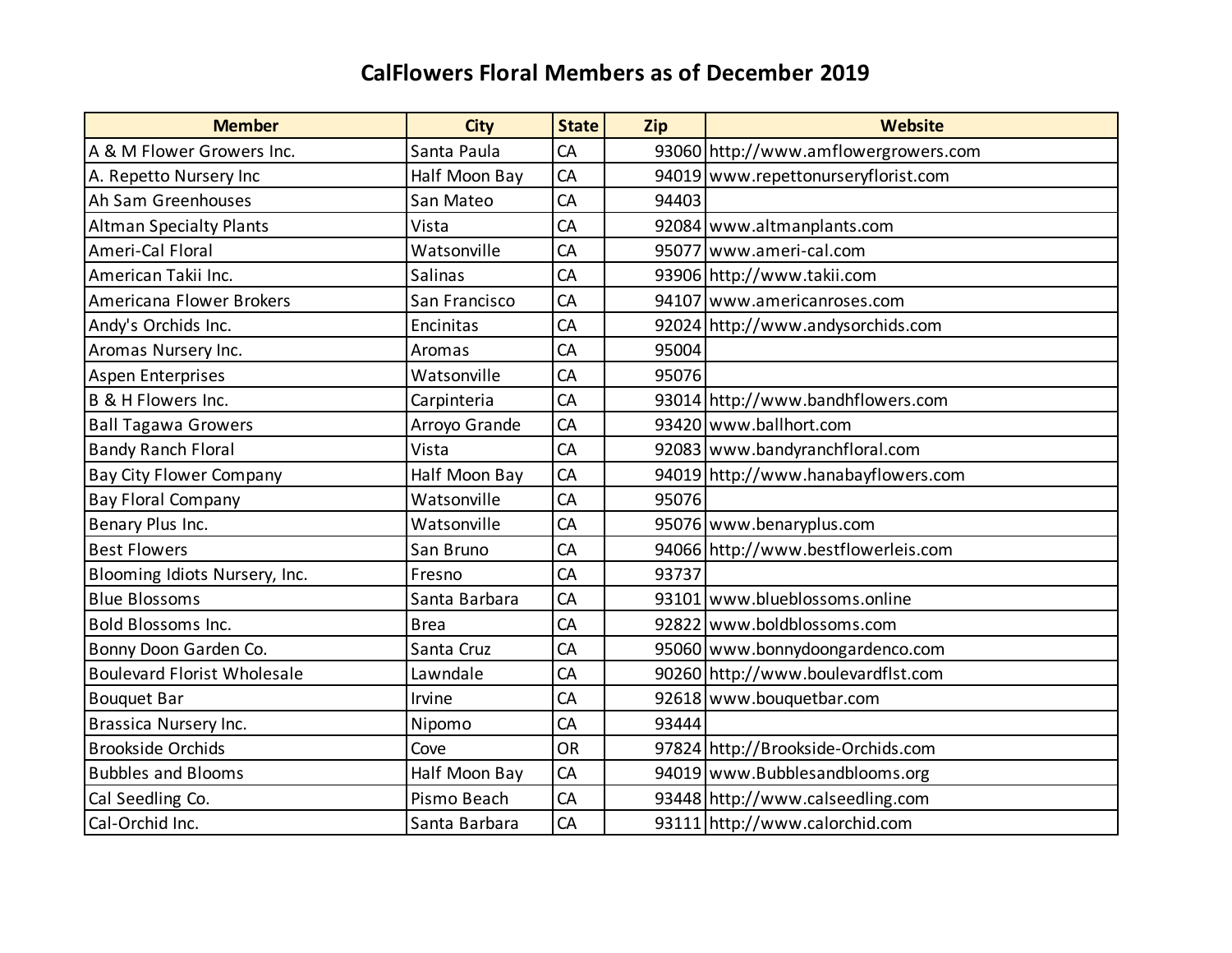| California Flower Shippers Inc.        | San Jose             | CA        | 95131 |                                        |
|----------------------------------------|----------------------|-----------|-------|----------------------------------------|
| California Luxe Farm Enterprises       | Gilroy               | CA        |       | 95020 http://www.calluxe.com           |
| California Pajarosa Floral             | Watsonville          | CA        |       | 95077 http://www.pajarosa.com          |
| California Pro-T-Kae Now               | <b>Valley Center</b> | CA        | 92082 |                                        |
| CalMex Wholesale Growers & Shippers    |                      |           |       |                                        |
| Inc.                                   | Vista                | CA        | 92081 |                                        |
| CamFlor Inc.                           | Aromas               | CA        | 95004 |                                        |
| Carlos Floral                          | Encinitas            | CA        | 92024 |                                        |
| <b>CB Ranch Enterprises</b>            | Carlsbad             | CA        |       | 92011 http://theflowerfields.com       |
| Central California Flower Growers Inc. | Watsonville          | CA        |       | 95077 http://www.centralcalflowers.com |
| Coastal Floral Of Oxnard Inc.          | Oxnard               | CA        | 93030 |                                        |
| Coastal Nursery LLC; Monterey Bay      |                      |           |       |                                        |
| Heather                                | Watsonville          | CA        |       | 95076 http://www.coastalnursery.com    |
| <b>Coastal Paradise Nursery</b>        | Salinas              | CA        | 95012 |                                        |
| <b>Coastline Flowers</b>               | Watsonville          | CA        |       | 95076 www.coastlineflowers.com         |
| <b>Continental Floral Greens</b>       | <b>Belfair</b>       | <b>WA</b> |       | 98528 http://www.cfgreens.com          |
| Creekside Farms                        | Greenfield           | CA        |       | 93927 http://www.creeksidefarms.com    |
| Cruz Flower Wholesale, Inc.            | Oceanside            | CA        | 92054 |                                        |
| Cynthia's Flower Connection            | El Centro            | CA        |       | 92243 www.Cynthiasflowerconnection.com |
| Da Kine Flowers & Lei                  | Orange               | CA        |       | 92867 www.dakineflower.org             |
| Dash Dream Plant Inc.                  | Dos Palos            | CA        |       | 93620 http://www.californiaorchid.com  |
| Desirable Roses                        | Corona               | CA        |       | 92883 www.desirableroses.com           |
| Dos Gringos, A Flower Company          | Vista                | CA        |       | 92081 http://www.dosgringos.com        |
| Dramm Echter Farms                     | Encinitas            | CA        |       | 92024 http://www.drammechter.com       |
| <b>Earthbound Farm</b>                 | San Juan Bautista    | CA        |       | 95045 http://www.ebfarm.com            |
| Ella Rose Farm (R)                     | Fallbrook            | CA        |       | 92028 www.ellarosefarm.com             |
| <b>Endless Blooms</b>                  | Yorba Linda          | CA        | 92886 |                                        |
| Eufloria Flowers                       | Nipomo               | CA        |       | 93444 http://www.eufloriaflowers.com   |
| Evergreen Floral Inc.                  | Vista                | CA        | 92081 |                                        |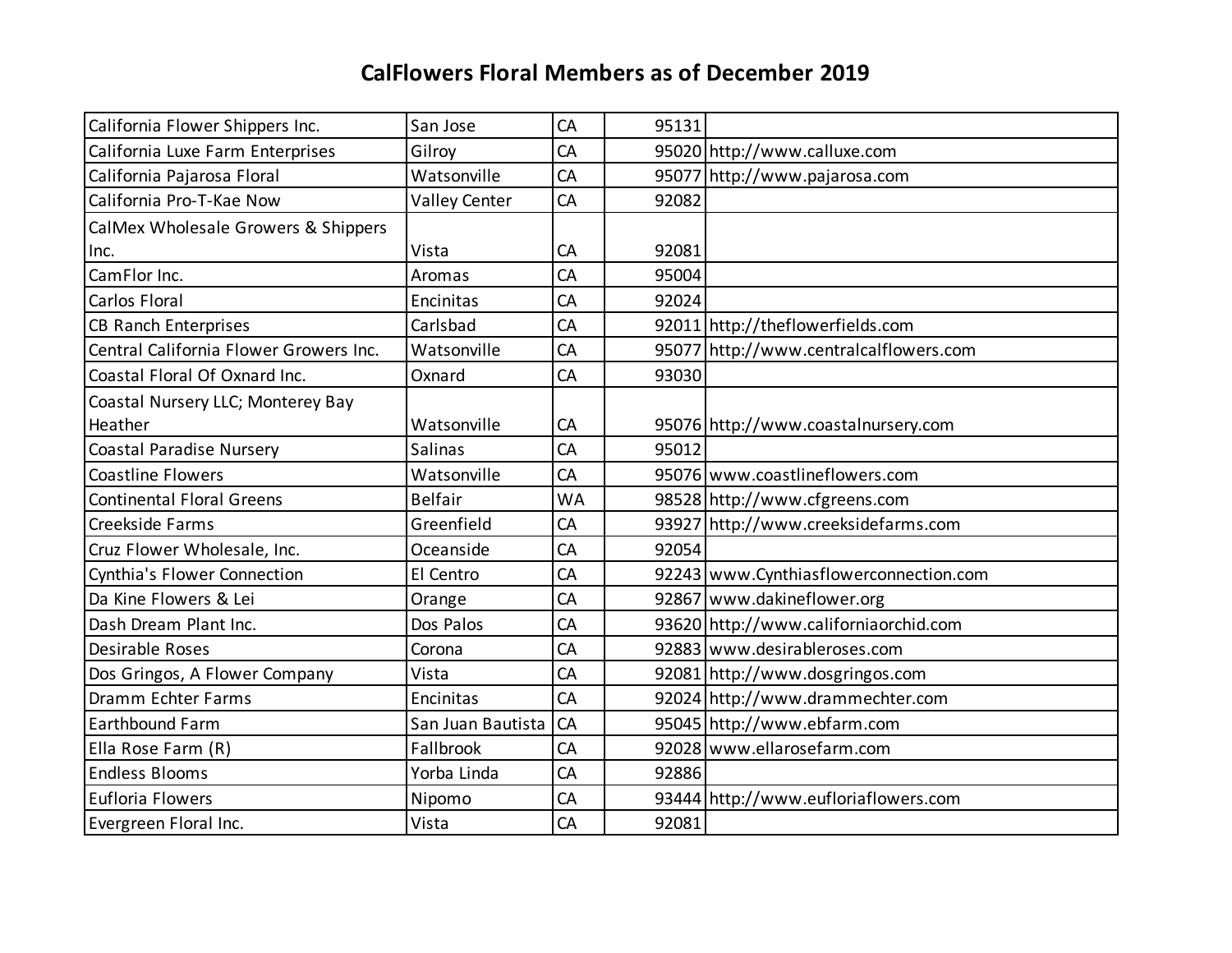| Falconi Business Group             | Rosemead        | CA        |       | 91770 www.falflowers.com                        |
|------------------------------------|-----------------|-----------|-------|-------------------------------------------------|
| Farmgirl Flowers Inc.              | San Francisco   | CA        |       | 94107 http://www.farmgirlflowers.com            |
| Fiorebella Inc.                    | Vista           | CA        | 92081 |                                                 |
| First Step Greenhouses Inc.        | Temecula        | CA        |       | 92592 http://www.firststepgreenhouses.com       |
| Fisher Farms - J.                  | Lompoc          | <b>CA</b> | 93438 |                                                 |
| Flamingo Holland Inc.              | Vista           | CA        |       | 92081 http://www.flamingoholland.com            |
| <b>Fleurizon LLC</b>               | Camarillo       | CA        |       | 93010 http://www.fleurizon.com                  |
| Flora Fresh Inc.                   | Sacramento      | CA        |       | 95815 http://www.florafreshinc.com              |
| Florabundance Inc.                 | Carpinteria     | CA        |       | 93014 http://www.florabundance.com              |
| <b>Floral Treasure</b>             | San Diego       | CA        |       | 92170 www.floraltreasure.com                    |
| Floralogic Inc.                    | Irvine          | CA        |       | 92603 www.floralgive.org                        |
| Florasource Ltd.                   | San Clemente    | CA        |       | 92673 http://www.florasourceltd.com             |
| Florawest Inc.                     | Vista           | CA        | 92081 |                                                 |
| Floricultura Pacific               | Salinas         | CA        |       | 93908 http://www.floricultura.com               |
| Floriway                           | North Hill      | CA        | 91343 |                                                 |
| Flower Garden Wholesale            | Martinez        | CA        |       | 94553 http://flowergardenwholesaleandretail.com |
| <b>Flowerlink LLC</b>              | Torrance        | CA        |       | 90502 www.flowerlinkla.com                      |
| Francis Biddle International       | Vista           | CA        | 92081 |                                                 |
| Fresh Ideas Flower Company         | Modesto         | CA        |       | 95354 www.freshideasflowerco.com                |
| From The Garden Wholesale          | San Diego       | CA        |       | 92154 www.fromthegardenevents.com               |
| Gallup & Stribling Orchids LLC     | Carpinteria     | CA        |       | 93013 http://www.gallup-stribling.com           |
| Garcia's Greens, LLC               | Tracy           | CA        |       | 95378 http://www.garciasgreensllc.com           |
| <b>GGD Trading USA</b>             | <b>Hercules</b> | CA        |       | 94547 www.bangkokflower.us                      |
| Glad-A-Way Gardens Inc.            | Santa Maria     | CA        |       | 93457 http://www.gladaway.net                   |
| <b>Golden Gate Orchids</b>         | San Francisco   | CA        |       | 94134 http://www.goldengateorchids.com          |
| <b>Golden State Floral</b>         | Sacramento      | CA        | 95691 |                                                 |
| <b>Golden State Flower Brokers</b> | Camarillo       | CA        | 93010 |                                                 |
| Grace Nursery, Inc.                | San Francisco   | CA        | 94107 |                                                 |
| Grace Rose Farm                    | Santa Ynez      | CA        |       | 93460 www.gracerosefarm.com                     |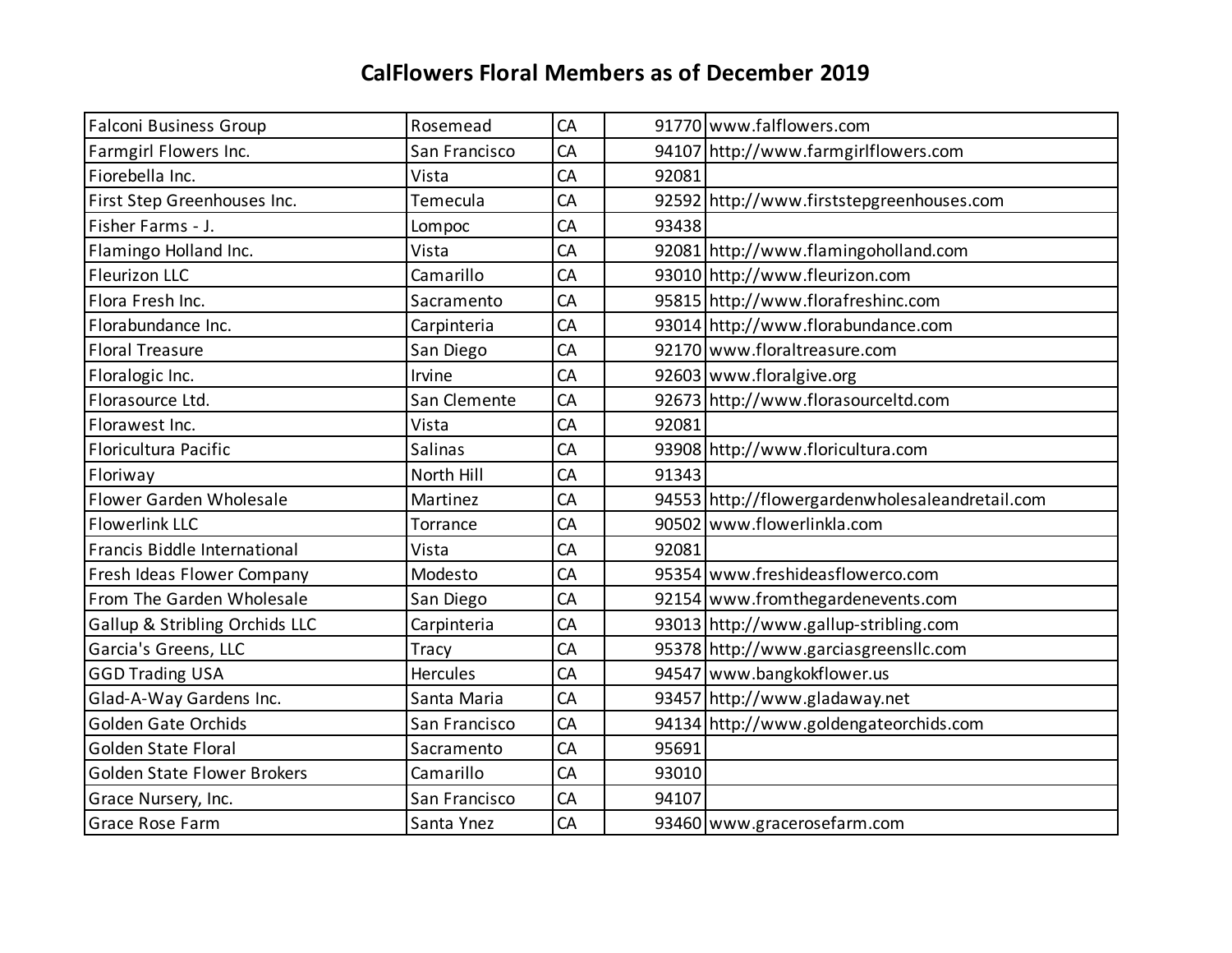| <b>Graduation Day Flowers</b>                           | Los Angeles   | CA |       | 90046 www.graduationdayflowers.com     |
|---------------------------------------------------------|---------------|----|-------|----------------------------------------|
| Green Fuse Botanicals Inc.                              | Santa Paula   | CA |       | 93060 http://www.green-fuse.com        |
| <b>Green Valley Floral</b>                              | Salinas       | CA |       | 93908 http://greenvalleyfloral.us      |
| Green Valley Flowers Wholesale                          | San Marcos    | CA | 92079 |                                        |
| Greenheart Farms Inc.                                   | Arroyo Grande | CA |       | 93420 http://www.greenheartfarms.com   |
| Greenwell Floral, Inc.                                  | Summerland    | CA | 93067 |                                        |
| Grolink                                                 | Oxnard        | CA |       | 93031 http://www.grolink.com           |
|                                                         |               |    |       |                                        |
| Growers Transplanting Inc; Rocket Farms   Half Moon Bay |               | CA |       | 94019 http://www.rocketfarms.com       |
| <b>Gubler Orchids</b>                                   | Landers       | CA |       | 92285 http://www.gublers.com           |
| <b>Hawaiian Resources</b>                               | San Pedro     | CA |       | 90732 http://www.hawaiianresources.com |
| Headstart Nursery Inc.                                  | Gilroy        | CA |       | 95020 http://www.headstartnursery.com  |
| Heaven Scent Flower Co.                                 | Loomis        | CA |       | 95650 www.heavenscentflowerco.com      |
| <b>High Camp Supply</b>                                 | San Francisco | CA |       | 94123 http://www.highcampsupply.com    |
| Hilltop Flowers Inc.                                    | Carpinteria   | CA | 93014 |                                        |
| <b>Holland America Flowers LLC</b>                      | Arroyo Grande | CA |       | 93420 www.hollandamericaflowers.com    |
| Holland Flower Market, Inc.                             | Los Angeles   | CA |       | 90014 www.hollandflower.com            |
| Hortus Group                                            | Carmel        | CA |       | 93923 http://www.hortusgroup.com       |
| I Hsin Orchids, Inc.                                    | Lodi          | CA |       | 95242 http://www.ihsin.com             |
| IHSIN Plants, Inc.                                      | Somis         | CA | 93066 |                                        |
| Inflorascent                                            | Pleasanton    | CA |       | 94566 www.inflorascent.com             |
| Island Florals Inc.                                     | Costa Mesa    | CA |       | 92627 http://www.islandflorals.com     |
| J'Adore Les Fleurs                                      | Glendale      | CA |       | 91204 www.jadorelesfleurs.com          |
| Johannes Flowers Inc.                                   | Carpinteria   | CA | 93013 |                                        |
| Jory's Flowers                                          | Concord       | CA |       | 94520 www.jorysflowers.com             |
| Joseph & Sons Inc.                                      | Santa Paula   | CA |       | 93060 www.josephnsons.com              |
| Kendal Floral Supply LLC                                | Carlsbad      | CA | 92008 |                                        |
| <b>Kendall Farms</b>                                    | Fallbrook     | CA |       | 92028 http://www.kendall-farms.com     |
| Kim's Flower Network Inc.                               | Oceanside     | CA | 92057 |                                        |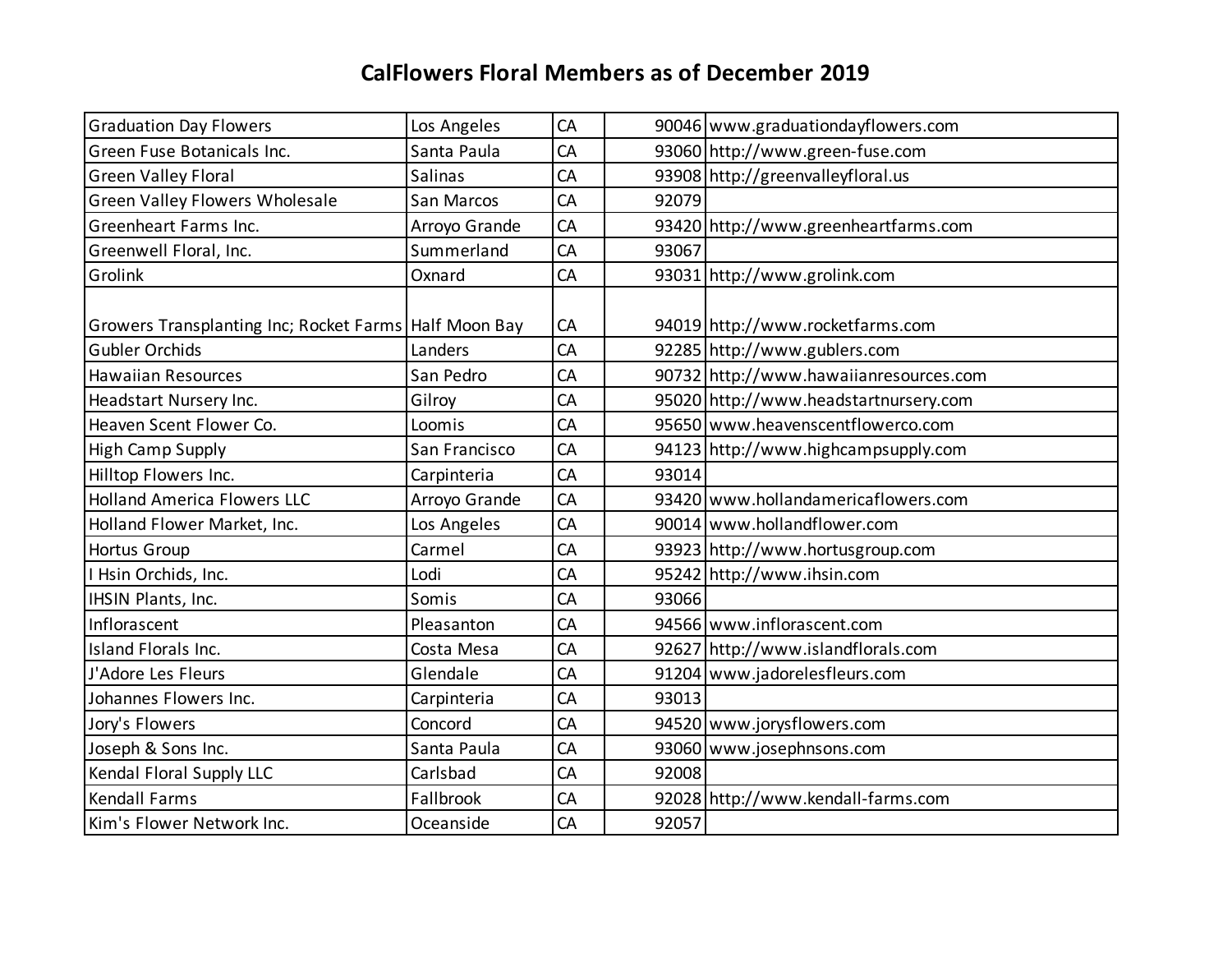| Kitayama Bros Inc.                       | Watsonville           | CA |       | 95077 http://www.kitayamabrothers.com              |
|------------------------------------------|-----------------------|----|-------|----------------------------------------------------|
| L.A. Hearne Company                      | King City             | CA | 93930 |                                                    |
| Lake Flower Shippers                     | Watsonville           | CA | 95076 |                                                    |
| Left Coast Flower Shippers, LLC          | Capitola              | CA |       | 95010 www.leftcoastflowers.com                     |
| LETTUCEGROW by TFP LLC                   | Los Angeles           | CA |       | 90066 www.lettucegrow.com / www.thefarmproject.com |
| Luxury Floral Design Inc.                | Azusa                 | CA |       | 91702 www.theonlyroses.com                         |
| <b>MAHD LLC</b>                          | Campbell              | CA |       | 95008 www.mahdenterprise.com                       |
| Matilda's Bloombox                       | San Francisco         | CA |       | 94127 www.matildasbloombox.com                     |
| <b>Maximum Flowers</b>                   | Carpinteria           | CA |       | 93014 www.maximumflowers.com                       |
| Mayeda Cut Flower Co.                    | Oxnard                | CA | 93033 |                                                    |
| Mayesh Wholesale Florist Inc. - LA       | Los Angeles           | CA |       | 90045 http://www.mayesh.com                        |
| McConnell Wholesale Flower Shippers      | <b>Valley Springs</b> | CA | 95252 |                                                    |
| McLellan Botanicals / Taisuco America    | Watsonville           | CA |       | 95077 http://www.taisucoamerica.com                |
| Mellano & Company                        | San Luis Rey          | CA |       | 92068 http://www.mellano.com                       |
| <b>Messick Company LLC</b>               | Campbell              | CA |       | 95008 www.messickco.com                            |
| <b>Mountain Crest Gardens</b>            | Etna                  | CA |       | 96027 www.mountaincrestgardens.com                 |
| Mt. Eden Floral Company                  | San Jose              | CA |       | 95131 http://www.mteden.com                        |
| Myriad Flowers International Inc.        | Carpinteria           | CA |       | 93013 http://www.myriadflowers.com                 |
| Neve Bros. Inc.                          | Petaluma              | CA |       | 94952 http://www.nevebros.net                      |
| Newport Wholesale Floral                 | Carlsbad              | CA |       | 92011 http://www.newportwholesalefloral.com        |
| Nisie's Enchanted Florist                | Los Alamitos          | CA |       | 90720 www.nisiesenchantedflorist.com               |
| Norman's Orchids                         | Montclair             | CA |       | 91763 http://www.orchids.com                       |
| O & J Growers                            | Encinitas             | CA |       | 92024 http://www.ojgrowers.com                     |
| Ocean Breeze Farms                       | Carpinteria           | CA |       | 93013 http://www.oceanbreezefarms.com              |
| <b>Ocean View Flowers</b>                | Lompoc                | CA |       | 93436 http://www.oceanviewflowers.com              |
| Onings Holland Inc.                      | Paso Robles           | CA |       | 93447 http://www.onings.com                        |
| <b>Ontario Orchids</b>                   | Vista                 | CA |       | 92081 http://www.ontarioorchids.com                |
| Orange County Wholesale Flowers          | Santa Ana             | CA |       | 92707 http://www.ocwholesaleflowers.com            |
| Orchids de Oro, A California Corporation | Los Angeles           | CA |       | 90016 www.orchidsdeoro.com                         |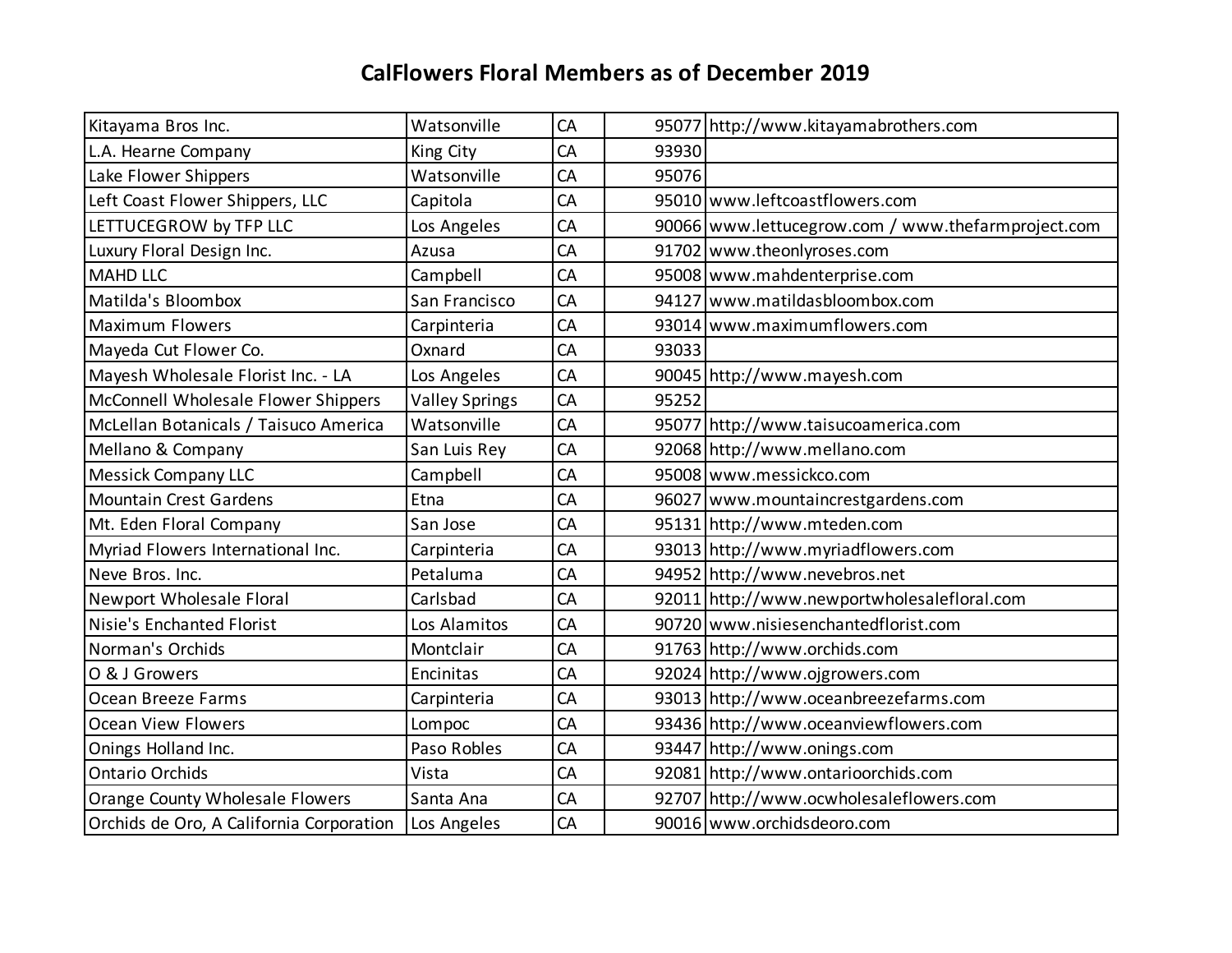| <b>Orchids Without Borders</b>        | Los Angeles          | CA        | 90026 |                                       |
|---------------------------------------|----------------------|-----------|-------|---------------------------------------|
| Pacific Blooms, Inc.                  | San Diego            | CA        | 92130 |                                       |
| <b>Pacific Callas</b>                 | Glendale             | CA        |       | 91207 http://www.pacificcallas.com    |
| Pacific Coast Evergreen               | San Francisco        | CA        | 94107 |                                       |
| Pacific Plug & Liner                  | Watsonville          | <b>CA</b> |       | 95076 http://www.ppandL.net           |
| Pacific Royal                         | Carlsbad             | CA        | 92008 |                                       |
| Paige Landry, LLC                     | Rancho Santa Fe      | CA        |       | 92067 www.PaigeLandryFlowers.com      |
| Paradise Mountain Farms, LLC          | Valley Center        | CA        | 92082 |                                       |
| Paseo Flowers Inc.                    | Oxnard               | CA        | 93036 |                                       |
| Passion Growers West LLC              | Vista                | CA        |       | 92081 http://www.passiongrowers.com   |
| Perfect Image Orchids, Inc.           | Half Moon Bay        | CA        |       | 94019 www.perfectimageorchids.com     |
| Petalfox, Inc.                        | El Segundo           | CA        |       | 90245 www.petalfox.com                |
| Peter Alexanders, Inc.                | <b>Scotts Valley</b> | CA        | 95066 |                                       |
| <b>Planted Places</b>                 | Los Gatos            | CA        |       | 95030 https://PlantedPlaces.com       |
| Plug Connection, LLC                  | Vista                | CA        |       | 92084 www.plugconnection.com          |
| Poulter Family Enterprises, Inc.      | Oceanside            | CA        | 92057 |                                       |
| Prime Source Floral Distributors Inc. | San Leandro          | CA        |       | 94577 www.primesourcefloral.com       |
| Priority 1 Floral International, Inc. | Temecula             | CA        | 92592 |                                       |
| Project Fleur                         | San Jose             | CA        | 95113 |                                       |
| Pyramid Flowers Inc.                  | Oxnard               | CA        |       | 93030 http://www.pyramidflowers.com   |
| Rainbow Protea                        | Fallbrook            | CA        |       | 92028 http://www.rainbowprotea.com    |
| Rancho Alvarez                        | Live Oak             | CA        |       | 95953 www.menagerieflower.com         |
| Regional Farms Inc.                   | San Martin           | CA        |       | 95046 http://www.regionalfarms.com    |
| <b>Relles Florist</b>                 | Sacramento           | CA        |       | 95816 www.rellesflorist.com           |
| Resendiz Brothers Protea Growers LLC  | Fallbrook            | CA        |       | 92028 http://www.resendizbrothers.com |
| Riley's Flowers                       | Santa Barbara        | CA        |       | 93101 www.rileysflowers.com           |
| Rosae                                 | North Highlands      | CA        |       | 95660 www.myrosae.com                 |
| Rose Story Farm                       | Carpinteria          | CA        |       | 93013 http://www.rosestoryfarm.com    |
| Roses Only International LLC          | Los Angeles          | CA        |       | 90014 www.rosesonly.com               |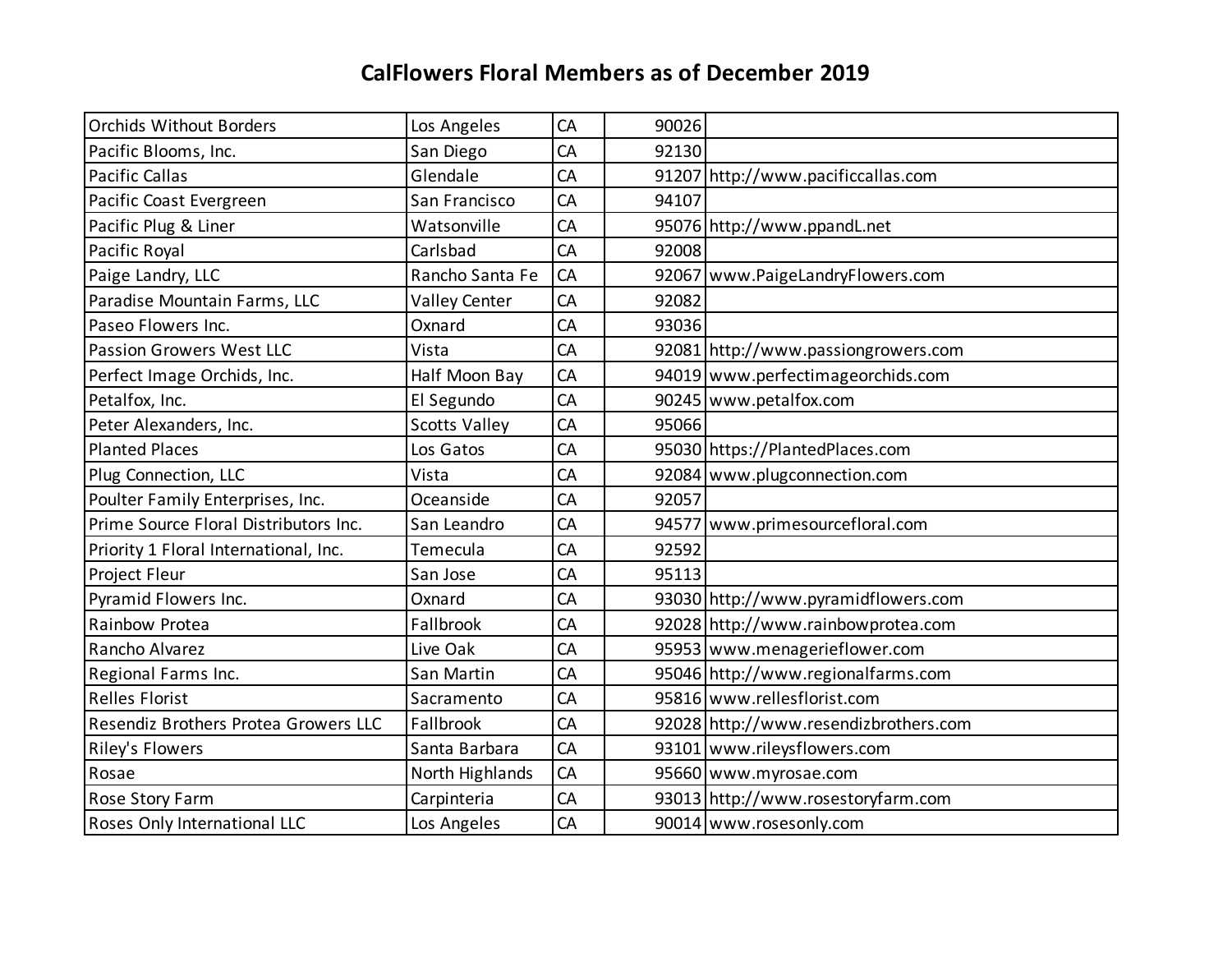| <b>Roseshire Corporation</b>                 | Concord                | CA |       | 94520 www.roseshire.com                  |
|----------------------------------------------|------------------------|----|-------|------------------------------------------|
| Rudvalis Orchids                             | Carlsbad               | CA |       | 92013 http://www.rudvalisorchids.com     |
| S.F. Brannan St. Wholesale Florist Inc.      | San Francisco          | CA |       | 94107 http://www.brannanst.com           |
| S.K 703 Topiary Incorporated                 | San Martin             | CA |       | 95046 http://www.sktopiary.com           |
| Sakata Seed America Inc.                     | Morgan Hill            | CA |       | 95037 http://www.sakata.com              |
| San Diego Wholesale Florist                  | San Marcos             | CA | 92079 |                                          |
| San Diego Wholesale Flowers                  | Carlsbad               | CA |       | 92011 www.sandiegowholesaleflowers.com   |
| San Francisco Flower Mart                    | San Francisco          | CA |       | 94107 http://www.sfflowermart.com        |
| San Marcos Wholesale Flowers Inc.            | San Marcos             | CA |       | 92079 http://www.smwholesaleflowers.com  |
| Santa Barbara Orchid Estate                  | Santa Barbara          | CA |       | 93111 http://www.sborchid.com            |
| Santa Rosa Wholesale Florist Inc.            | San Francisco          | CA | 94107 |                                          |
| Schickenberg Nursery                         | Half Moon Bay          | CA | 94019 |                                          |
| Sequoia Floral International                 | Santa Rosa             | CA |       | 95407 http://www.sequoiafloral.com       |
| Sequoia Orchids and Redwoods                 | Fortuna                | CA |       | 95540 http://www.sequoiaorchids.com      |
| Shibata Floral Company                       | San Francisco          | CA |       | 94107 www.shibatafloral.com              |
| Sky Flowers, Inc.                            | <b>Burbank</b>         | CA |       | 91502 www.skyeventsandproduction.com     |
| Sky Pave Corp.                               | <b>Burbank</b>         | CA | 91502 |                                          |
| <b>Skyline Flower Growers &amp; Shippers</b> | Nipomo                 | CA |       | 93444 http://www.skylineflowers.com      |
| South Coast Orchids                          | Vista                  | CA |       | 92081 www.southcoastorchidsca.com        |
| South Pacific Orchid Inc.                    | Gilroy                 | CA |       | 95020 http://www.southpacificorchid.com  |
| Specialty Plants Inc.                        | San Marcos             | CA | 92079 |                                          |
| Sprig, LLC                                   | Santa Ana              | CA |       | 92705 www.sprig.club                     |
| <b>Steve Rinehart</b>                        | Encinitas              | CA | 92024 |                                          |
| <b>Succulent Gardens, LLC</b>                | San Carlos             | CA |       | 94070 www.sgplants.com                   |
| <b>Sunset Valley Orchids</b>                 | Vista                  | CA |       | 92081 http://www.sunsetvalleyorchids.com |
| Sunshine Floral, LLC                         | Oxnard                 | CA |       | 93033 http://www.sunshinefloral.com      |
| Takao Nursery                                | Fresno                 | CA |       | 93722 www.takaonursery.com               |
| The Flower Parrot Company                    | Oceanside              | CA | 92056 |                                          |
| The Natural Gardening Company                | <b>Diamond Springs</b> | CA |       | 95619-0258   www.naturalgardening.com    |